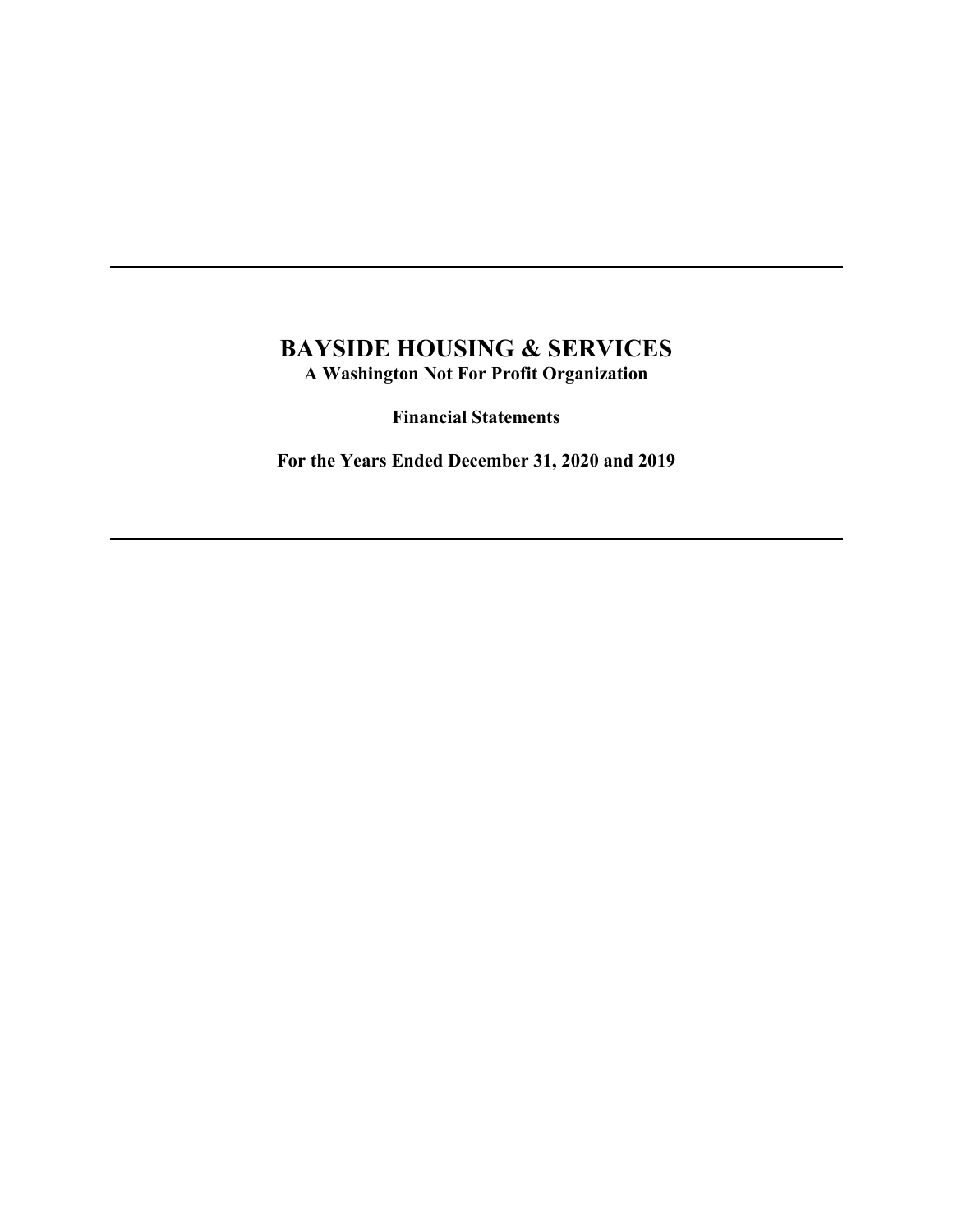| <b>Financial Statements:</b> |  |
|------------------------------|--|
|                              |  |
|                              |  |
|                              |  |
|                              |  |
|                              |  |
|                              |  |
|                              |  |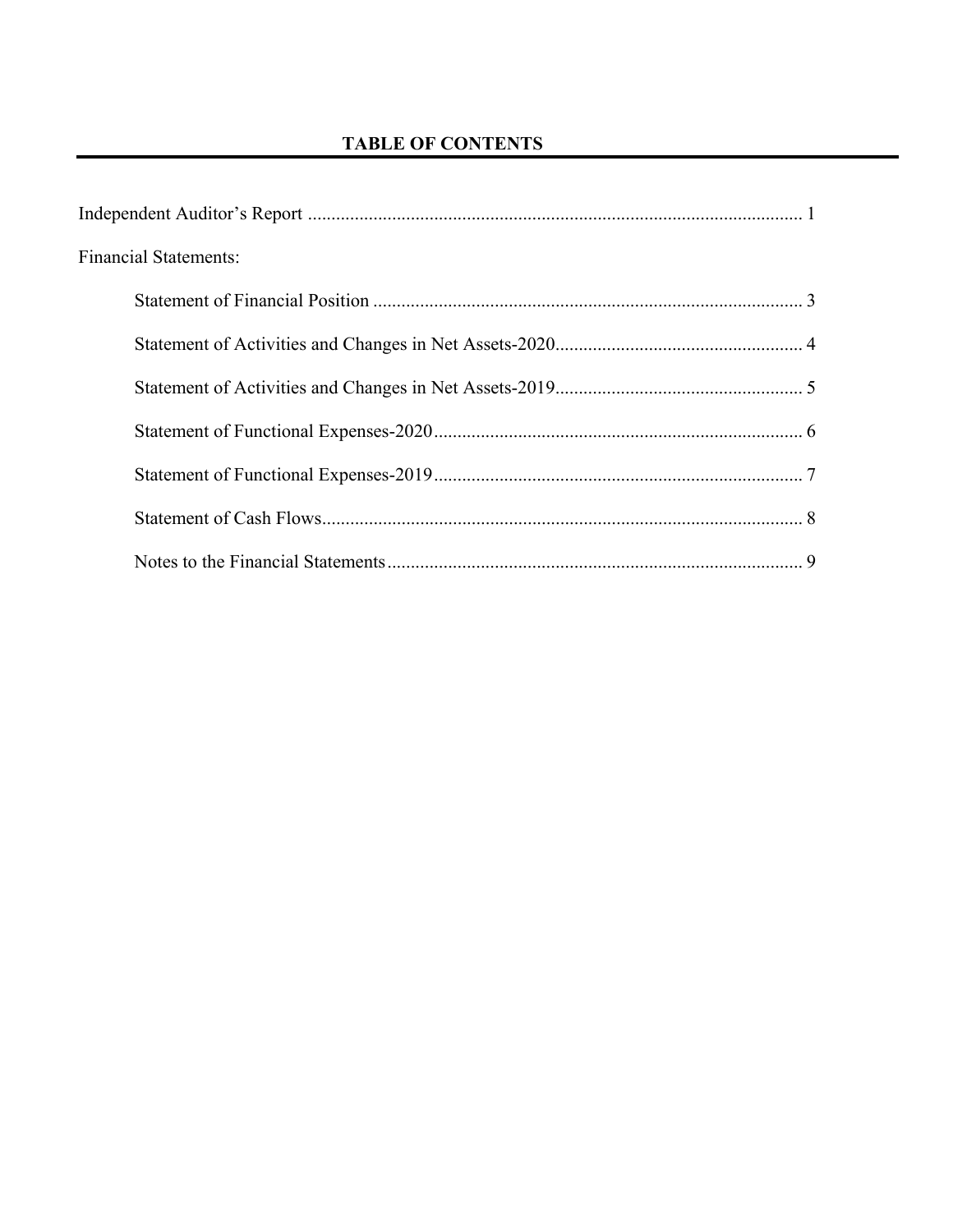324 So. Main Street, Unit A, Montesano, WA 98563



Telephone (360) 533-3370 Fax (360) 532-7123 aikenandsanders@aiken-sanders.com

#### **Independent Auditor's Report**

To the Board of Directors Bayside Housing and Services Port Hadlock, WA

#### **Report on the Financial Statements**

We have audited the accompanying financial statements of Bayside Housing and Services (the Organization), which comprise the statement of financial position as of December 31, 2020 and 2019, and the related statements of activities and changes in net assets, functional expenses, and cash flows for the years then ended, and the related notes to the financial statements.

#### **Management's Responsibility for the Financial Statements**

Management is responsible for the preparation and fair presentation of these financial statements in accordance with accounting principles generally accepted in the United States of America; this includes the design, implementation, and maintenance of internal control relevant to the preparation and fair presentation of financial statements that are free from material misstatement, whether due to fraud or error.

#### **Auditor's Responsibility**

Our responsibility is to express an opinion on these financial statements based on our audits. We conducted our audits in accordance with auditing standards generally accepted in the United States of America. Those standards require that we plan and perform the audits to obtain reasonable assurance about whether the financial statements are free from material misstatement.

An audit involves performing procedures to obtain audit evidence about the amounts and disclosures in the financial statements. The procedures selected depend on the auditor's judgment, including the assessment of the risks of material misstatement of the financial statements, whether due to fraud or error. In making those risk assessments, the auditor considers internal control relevant to the entity's preparation and fair presentation of the financial statements in order to design audit procedures that are appropriate in the circumstances, but not for the purpose of expressing an opinion on the effectiveness of the entity's internal control. Accordingly, we express no such opinion. An audit also includes evaluating the appropriateness of accounting policies used and the reasonableness of significant accounting estimates made by management, as well as evaluating the overall presentation of the financial statements.

We believe that the audit evidence we have obtained is sufficient and appropriate to provide a basis for our audit opinion.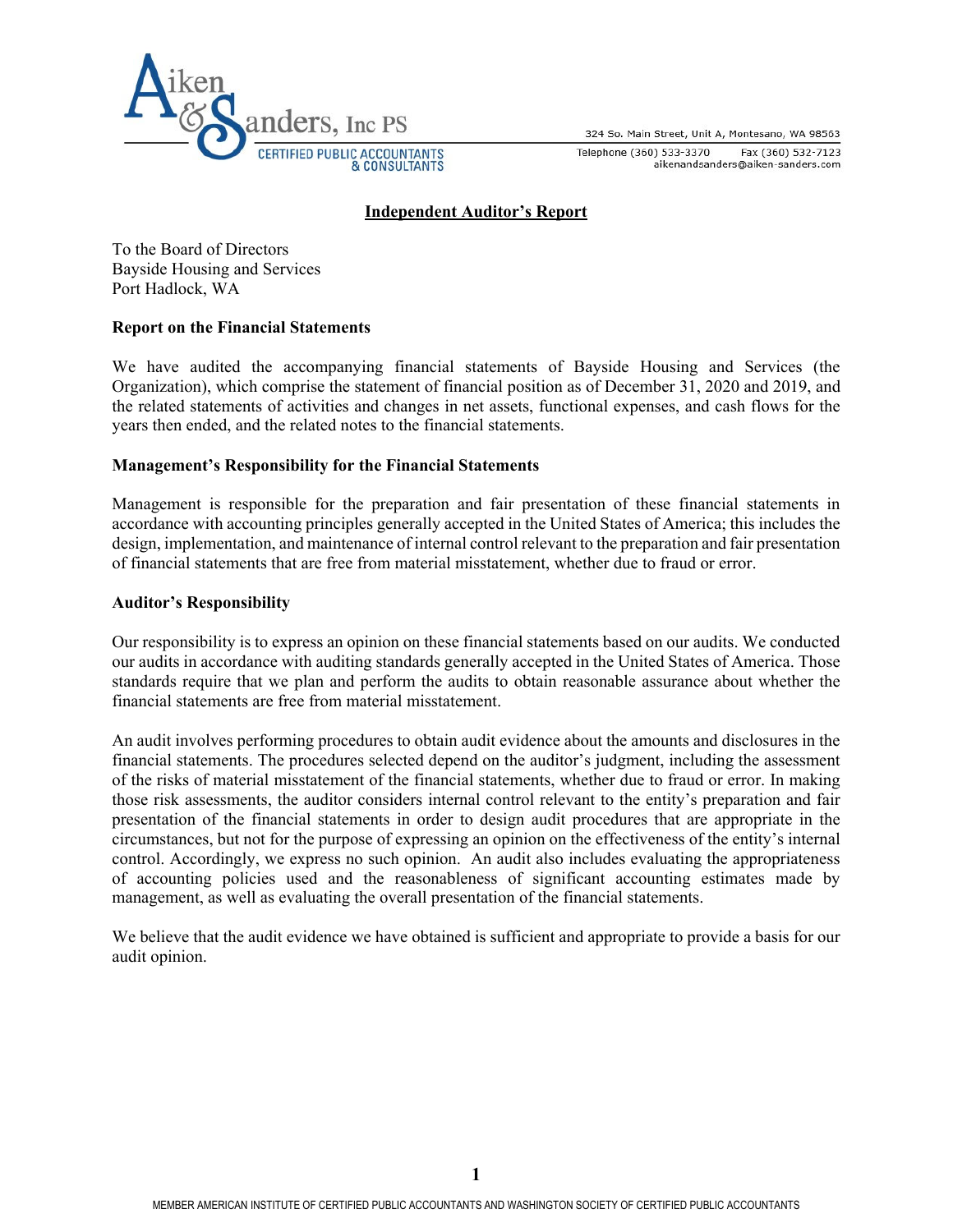#### **Opinion**

In our opinion, the financial statements referred to above present fairly, in all material respects, the financial position of the Organization, as of December 31, 2020 and 2019, and changes in net assets and its cash flows for the years then ended in accordance with accounting principles generally accepted in the United States of America.

Aiken & Sanders, Inc., PS

aiken & Sanders

Certified Public Accountants & Consultants

April 20, 2021

Montesano, WA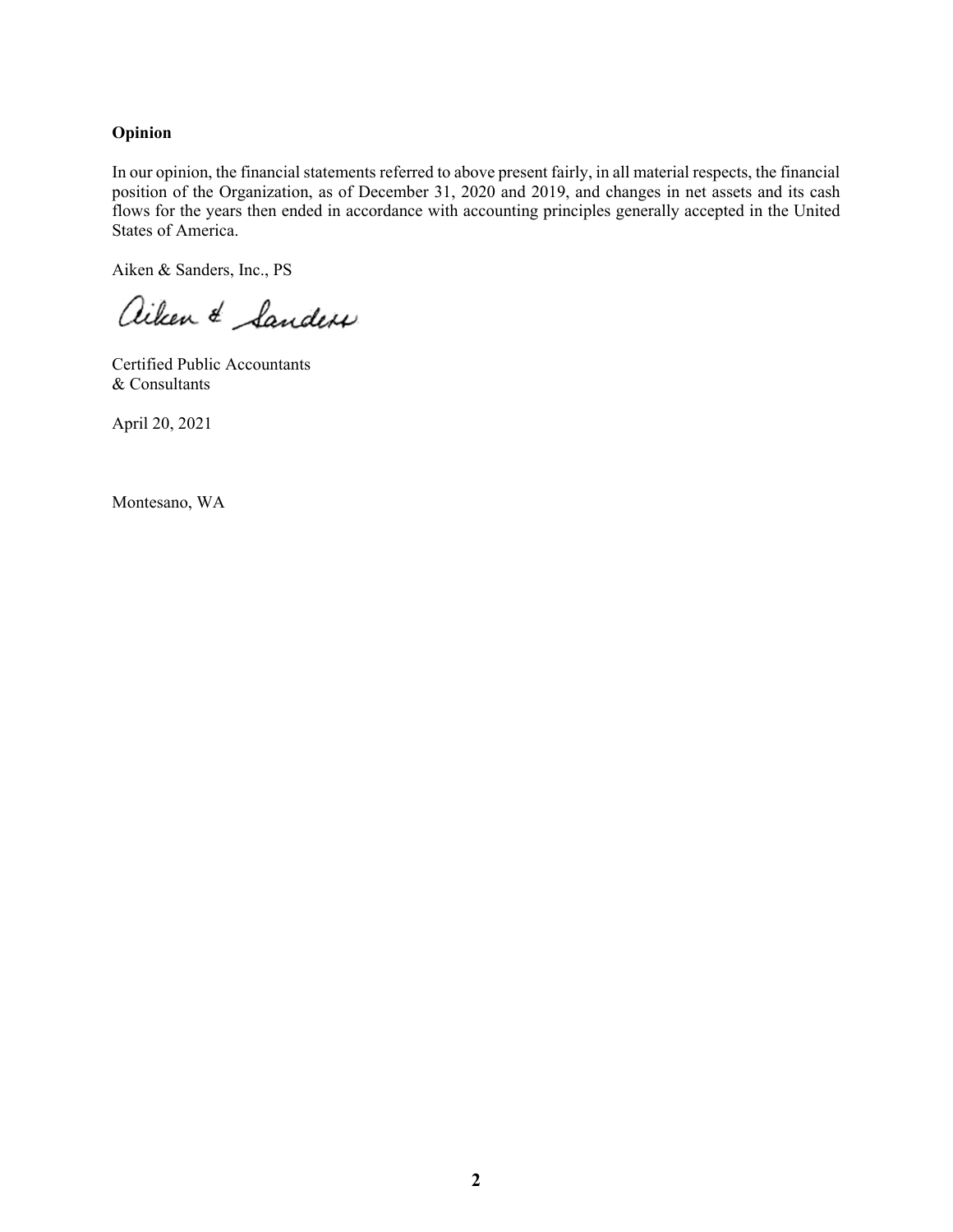## A Washington Not For Profit Organization

Statement of Financial Position

As of December 31, 2020 and 2019

| <b>Assets</b>                                 |                 |    |         |
|-----------------------------------------------|-----------------|----|---------|
|                                               | 2020            |    | 2019    |
| <b>Current Assets:</b>                        |                 |    |         |
| Cash and cash equivalents                     | \$<br>260,840   | \$ | 117,263 |
| Accounts receivable                           | 29,511          |    | 2,822   |
| Current portion: pledges receivable           | 10,000          |    | 156,000 |
| Prepaid expenses                              | 14,623          |    | 19,797  |
| <b>Total Current Assets</b>                   | 314,974         |    | 295,882 |
| <b>Fixed Assets:</b>                          |                 |    |         |
| Furniture and equipment                       | 8,499           |    | 1,753   |
| Office equipment                              | 1,263           |    | 1,263   |
| Buildings and improvements                    | 160,529         |    | 1,172   |
| Less: Accumulated depreciation                | (3,611)         |    | (2,662) |
| Fixed Assets, Net                             | 166,680         |    | 1,526   |
| <b>Other Assets:</b>                          |                 |    |         |
| Long term pledges receivable: net of discount | 707,483         |    | 546,673 |
| <b>Total Other Assets</b>                     | 707,483         |    | 546,673 |
| <b>Total Assets</b>                           | \$<br>1,189,137 | S  | 844,081 |
| <b>Liabilities and Net Assets</b>             |                 |    |         |
| <b>Current Liabilities:</b>                   |                 |    |         |
| Accounts payable                              | \$<br>27,160    | \$ | 81,191  |
| Payroll and related accrued expenses          | 4,167           |    | 3,122   |
| Deferred revenue                              | 7,528           |    |         |
| Current portion: notes payable                | 80,283          |    | 84,092  |
| <b>Total Current Liabilities</b>              | 119,138         |    | 168,405 |
| <b>Long Term Liabilities:</b>                 |                 |    |         |
| Notes payable-net of current portion          | 205,000         |    | 55,000  |
| <b>Total Long Term Liabilities</b>            | 205,000         |    | 55,000  |
| <b>Net Assets:</b>                            |                 |    |         |
| With donor restrictions                       | 72,512          |    |         |
| Without donor restrictions                    | 792,487         |    | 620,676 |
| <b>Total Net Assets</b>                       | 864,999         |    | 620,676 |
| <b>Total Liabilities and Net Assets</b>       | \$<br>1,189,137 | \$ | 844,081 |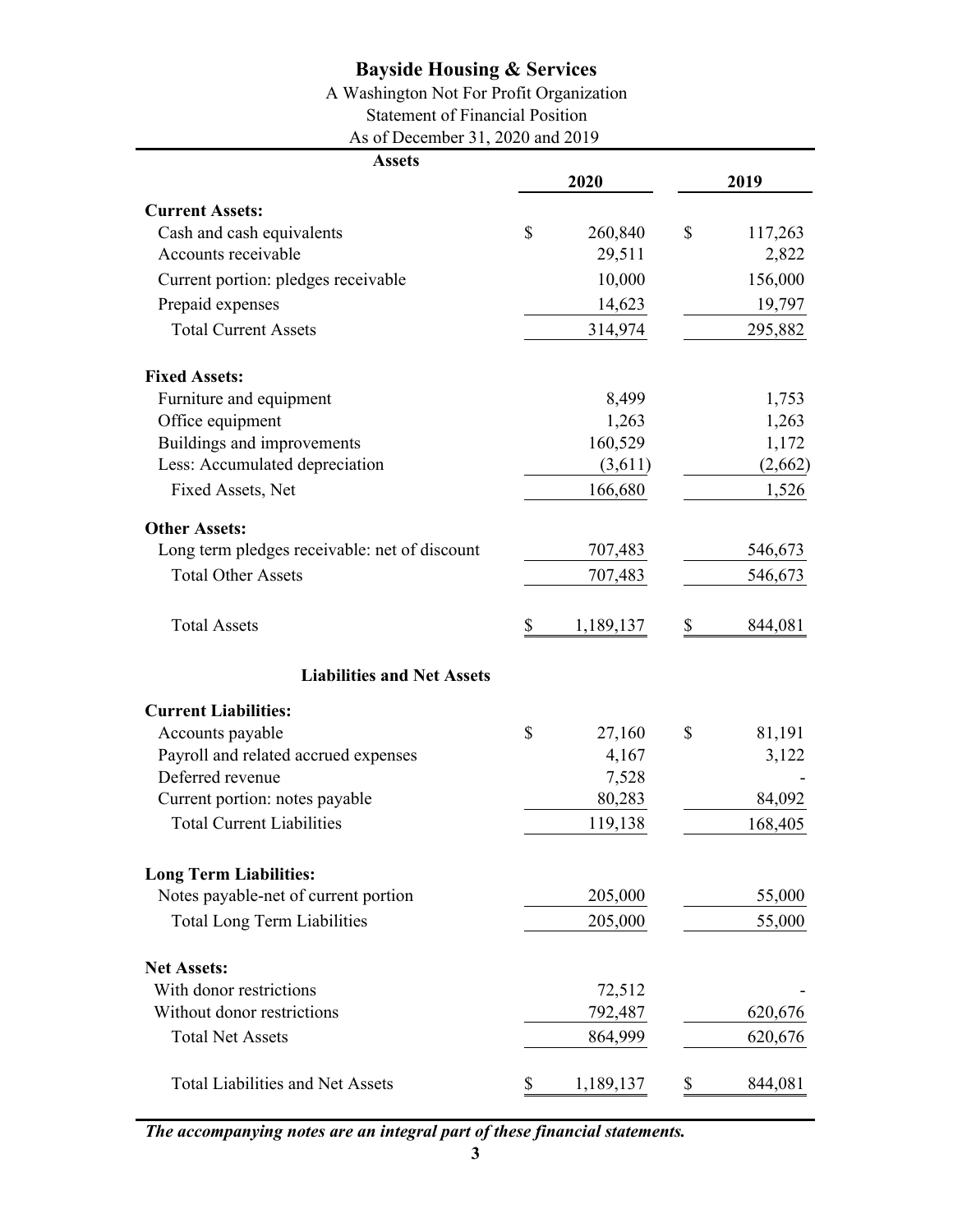A Washington Not For Profit Organization

# Statement of Activities and Changes in Net Assets For the Year Ended December 31, 2020

|                                      | <b>Without Donor</b><br><b>Restrictions</b> |         | <b>With Donor</b><br><b>Restrictions</b> |        | 2020<br><b>Totals</b> |         |
|--------------------------------------|---------------------------------------------|---------|------------------------------------------|--------|-----------------------|---------|
| <b>Support and Revenues:</b>         |                                             |         |                                          |        |                       |         |
| Contributions                        | $\mathbb{S}$                                | 330,948 | $\mathcal{S}$                            | 72,512 | \$                    | 403,460 |
| Inkind contributions                 |                                             | 73,670  |                                          |        |                       | 73,670  |
| Grant revenue                        |                                             | 202,914 |                                          |        |                       | 202,914 |
| Rental revenue                       |                                             | 98,932  |                                          |        |                       | 98,932  |
| Special event revenue                |                                             | 5,541   |                                          |        |                       | 5,541   |
| Investment revenue                   |                                             | 831     |                                          |        |                       | 831     |
| Service fees and other revenue       |                                             | 22,514  |                                          |        |                       | 22,514  |
| <b>Total Support and Revenue</b>     |                                             | 735,350 |                                          | 72,512 |                       | 807,862 |
| <b>Expenses:</b>                     |                                             |         |                                          |        |                       |         |
| Program services                     |                                             | 456,025 |                                          |        |                       | 456,025 |
| Management and general               |                                             | 89,392  |                                          |        |                       | 89,392  |
| Fundraising                          |                                             | 18,122  |                                          |        |                       | 18,122  |
| <b>Total Expenses</b>                |                                             | 563,539 |                                          |        |                       | 563,539 |
| <b>Change in Net Assets</b>          |                                             | 171,811 |                                          | 72,512 |                       | 244,323 |
| <b>Net Assets, Beginning of Year</b> |                                             | 620,676 |                                          |        |                       | 620,676 |
| <b>Net Assets, End of Year</b>       | \$                                          | 792,487 | $\$$                                     | 72,512 | \$                    | 864,999 |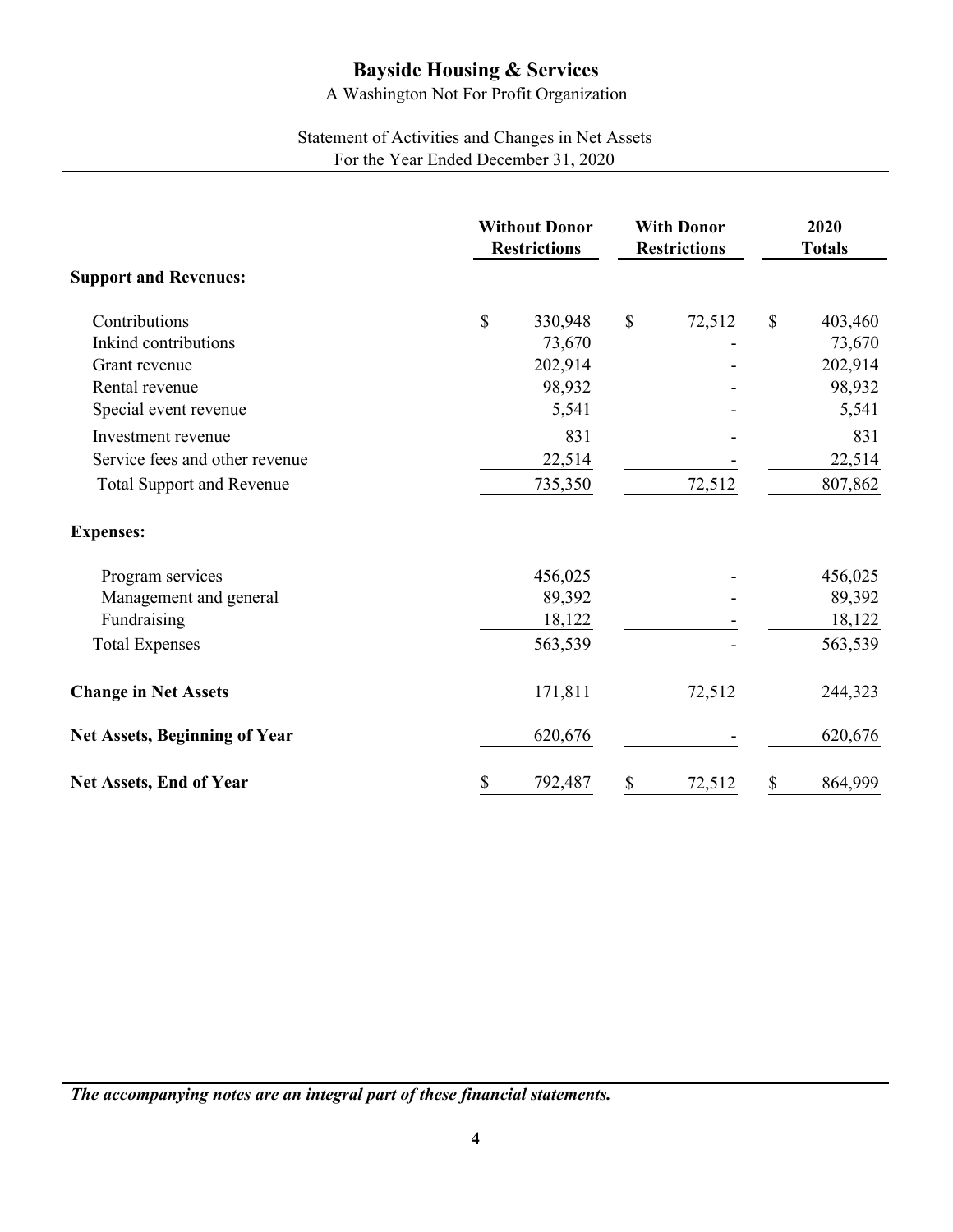A Washington Not For Profit Organization

### Statement of Activities and Changes in Net Assets For the Year Ended December 31, 2019

|                                                                                          | 2019<br><b>Without Donor</b><br><b>Restrictions</b> |
|------------------------------------------------------------------------------------------|-----------------------------------------------------|
| <b>Support and Revenues:</b>                                                             |                                                     |
| Contributions<br>Rental revenue<br>Special event revenue<br>Less: direct donor benefits  | \$<br>283,389<br>69,643<br>16,552<br>(10,651)       |
| Investment revenue<br>Service fees and other revenue<br><b>Total Support and Revenue</b> | 25<br>11,091<br>370,049                             |
| <b>Expenses:</b>                                                                         |                                                     |
| Program services<br>Management and general<br>Fundraising<br><b>Total Expenses</b>       | 346,012<br>63,171<br>9,806<br>418,989               |
| <b>Change in Net Assets</b>                                                              | (48,940)                                            |
| Net Assets, Beginning of Year                                                            | 669,616                                             |
| Net Assets, End of Year                                                                  | \$<br>620,676                                       |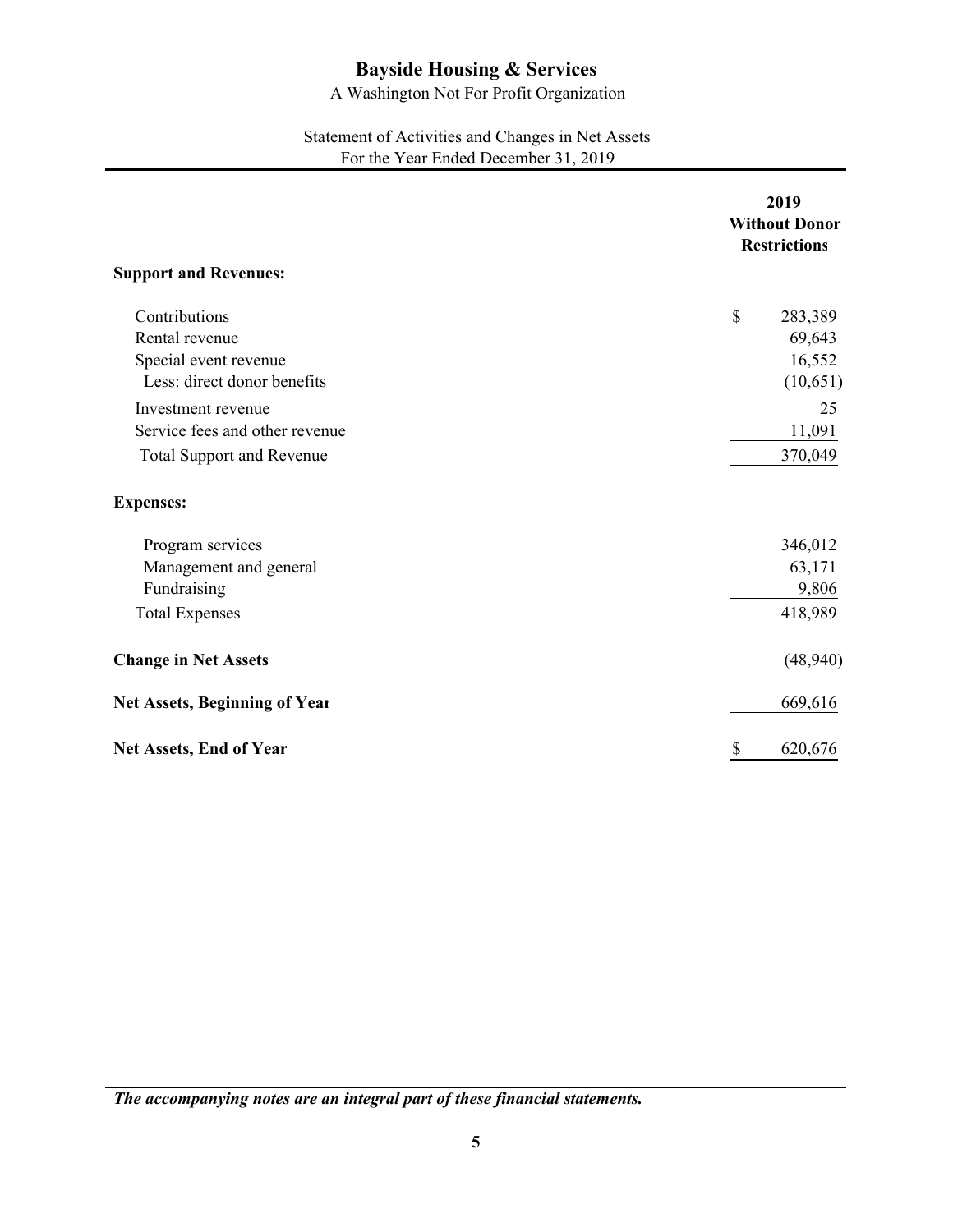A Washington Not For Profit Organization

# Statement of Functional Expenses For the Year Ended December 31, 2020

|                               | Program      | Management<br>and General |               | Fundraising | <b>Total</b>  |
|-------------------------------|--------------|---------------------------|---------------|-------------|---------------|
| Salaries and wages            | \$<br>84,291 | \$<br>9,365               | <sup>\$</sup> | -           | \$<br>93,656  |
| Payroll taxes                 | 11,428       | 1,269                     |               |             | 12,697        |
| Bank fees and charges         |              | 382                       |               | 910         | 1,292         |
| Professional services         | 39,152       | 47,120                    |               | 3,960       | 90,232        |
| Repairs and maintenance       | 17,602       |                           |               |             | 17,602        |
| Office expenses               |              | 709                       |               | 352         | 1,061         |
| Property tax                  | 2,214        |                           |               |             | 2,214         |
| Travel                        | 734          |                           |               |             | 734           |
| Depreciation and amortization | 696          | 253                       |               |             | 949           |
| Occupancy                     | 236,366      | 26,252                    |               |             | 262,618       |
| Technology                    | 4,507        | 501                       |               |             | 5,008         |
| Insurance                     | 4,669        | 519                       |               |             | 5,188         |
| Interest                      | 6,098        |                           |               |             | 6,098         |
| Dues & subscriptions          |              | 1,511                     |               |             | 1,511         |
| Advertising                   |              | 437                       |               | 11,105      | 11,542        |
| Program expense               | 48,072       |                           |               |             | 48,072        |
| Miscellaneous expense         | 196          | 1,074                     |               | 1,795       | 3,065         |
| <b>Total Expenses</b>         | 456,025      | \$<br>89,392              | \$            | 18,122      | \$<br>563,539 |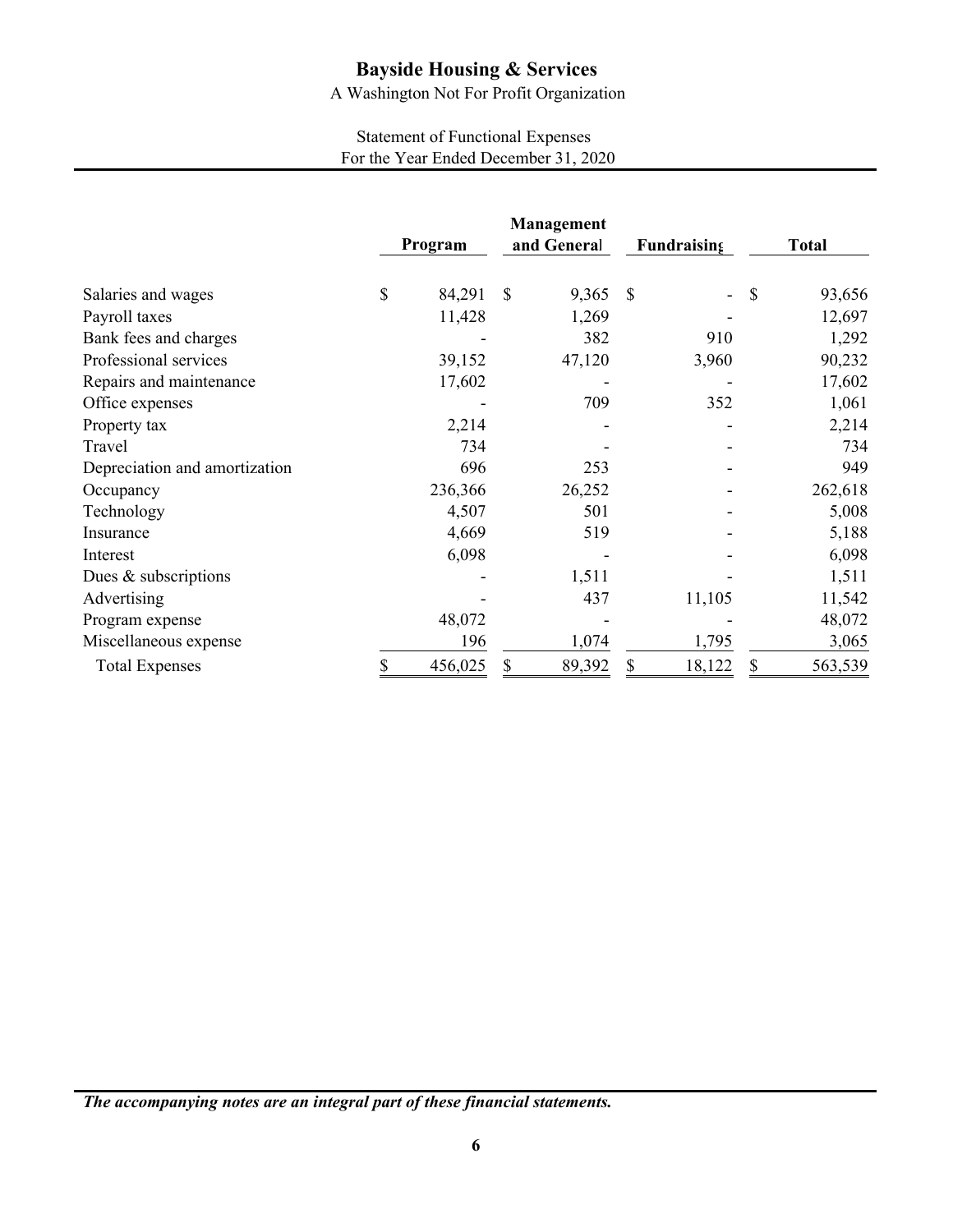A Washington Not For Profit Organization

# Statement of Functional Expenses For the Year Ended December 31, 2019

|                               | Program      |               | Management<br>and General | <b>Fundraising</b> |               | <b>Total</b> |
|-------------------------------|--------------|---------------|---------------------------|--------------------|---------------|--------------|
| Salaries and wages            | \$<br>78,638 | $\mathcal{S}$ | 8,737                     | $\mathcal{S}$<br>- | $\mathcal{S}$ | 87,375       |
| Payroll taxes                 | 11,762       |               | 1,306                     |                    |               | 13,068       |
| <b>Benefits</b>               | 4,143        |               | 461                       |                    |               | 4,604        |
| Bank fees and charges         |              |               | 15,536                    | 531                |               | 16,067       |
| Professional services         | 24,378       |               | 12,202                    |                    |               | 36,580       |
| Repairs and maintenance       | 15,874       |               |                           |                    |               | 15,874       |
| Office expenses               |              |               | 196                       | 745                |               | 941          |
| Property tax                  | 2,196        |               |                           |                    |               | 2,196        |
| Travel                        | 1,429        |               |                           |                    |               | 1,429        |
| Depreciation and amortization | 516          |               | 305                       |                    |               | 821          |
| Occupancy                     | 180,130      |               | 20,006                    |                    |               | 200,136      |
| Technology                    | 4,747        |               | 527                       |                    |               | 5,274        |
| Insurance                     | 4,665        |               | 518                       |                    |               | 5,183        |
| Interest                      | 6,598        |               |                           |                    |               | 6,598        |
| Dues & subscriptions          |              |               | 1,819                     |                    |               | 1,819        |
| Advertising                   | 1,717        |               | 227                       | 8,530              |               | 10,474       |
| Program expense               | 9,107        |               |                           |                    |               | 9,107        |
| Miscellaneous expense         | 112          |               | 1,331                     |                    |               | 1,443        |
| <b>Total Expenses</b>         | 346,012      | \$            | 63,171                    | \$<br>9,806        | \$            | 418,989      |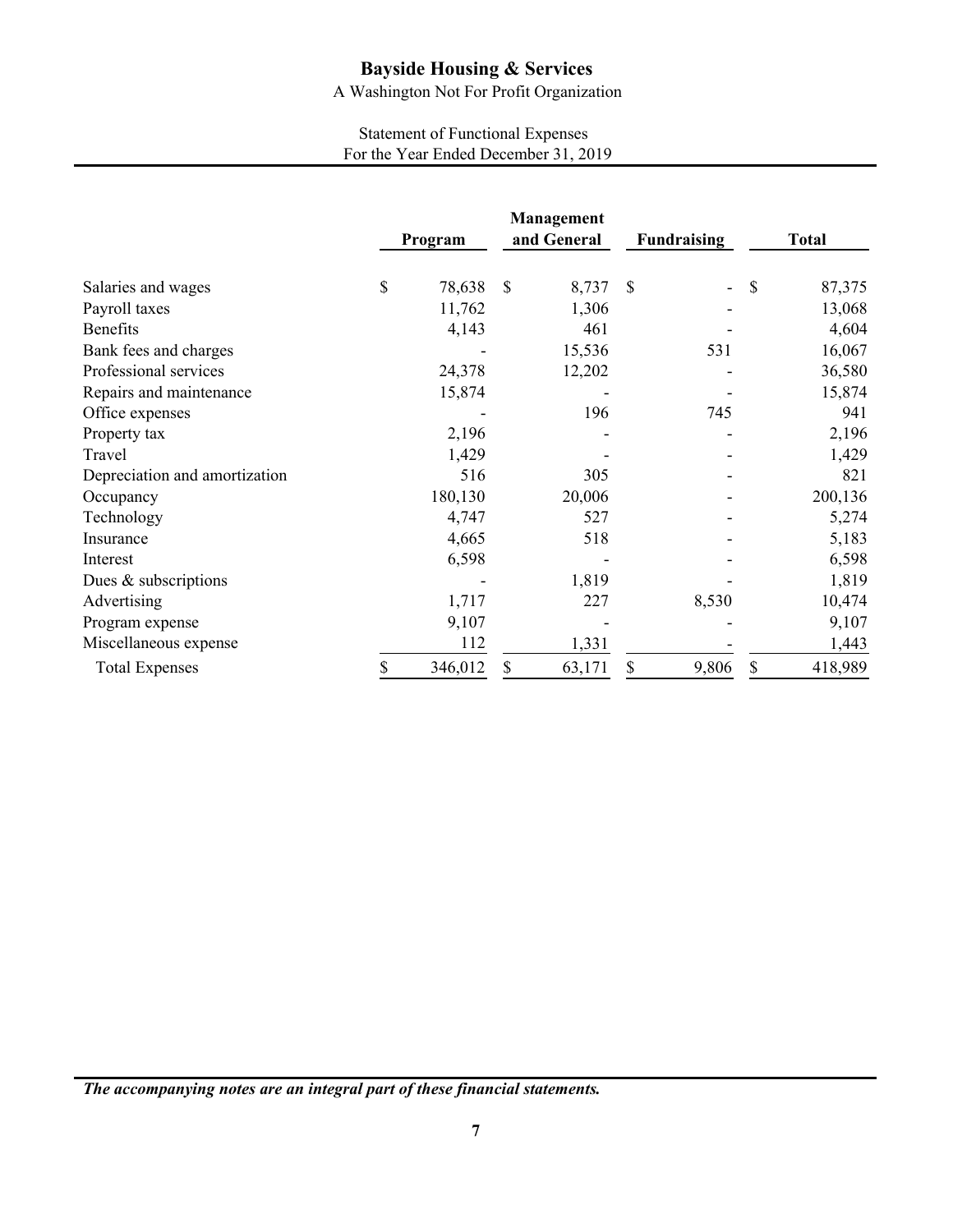A Washington Not For Profit Organization

# Statement of Cash Flows For the Years Ended December 31, 2020 and 2019

|                                                                                                             | 2020          | 2019           |
|-------------------------------------------------------------------------------------------------------------|---------------|----------------|
| Cash flows from operating activities:                                                                       |               |                |
| Cash received from grantors, donors and customers                                                           | \$<br>698,506 | \$<br>484,810  |
| Cash paid to vendors and suppliers                                                                          | (498, 996)    | (266, 732)     |
| Cash paid to and on behalf of employees                                                                     | (105,308)     | (106, 018)     |
| Cash received from interest                                                                                 | 831           | 25             |
| Net cash provided (used) by operating activities                                                            | 95,033        | 112,085        |
| Cash flows from investing activities:                                                                       |               |                |
| Cash paid for capital assets                                                                                | (92, 433)     |                |
| Net cash provided (used) by investing activities                                                            | (92, 433)     |                |
| <b>Cash flows from financing activities:</b>                                                                |               |                |
| Cash received from loans                                                                                    | 150,000       |                |
| Cash paid to loans                                                                                          | (9,023)       | (8, 335)       |
| Net cash provided (used) by financing activities                                                            | 140,977       | (8, 335)       |
| Net increase (decrease) in cash & cash equivalents                                                          | 143,577       | 103,750        |
| Cash & cash equivalents at beginning of year                                                                | 117,263       | 13,513         |
| Cash & cash equivalents at end of year                                                                      | \$<br>260,840 | \$<br>117,263  |
| Reconciliation of increase (decrease) in net assets to net cash<br>provided (used) by operating activities: |               |                |
| Increase (decrease) in net assets:                                                                          | \$<br>244,323 | \$<br>(48,940) |
| <b>Adjustments:</b>                                                                                         |               |                |
| Depreciation and amortization                                                                               | 949           | 821            |
| Capitalized inkind donations                                                                                | (73, 670)     |                |
| Change in pledge discount                                                                                   | (4, 810)      |                |
| Interest expense additions to loans payable                                                                 | 5,214         | 6,598          |
| Changes in assets and liabilities:                                                                          |               |                |
| (Increase) decrease in accounts receivable                                                                  | (26, 688)     | 4,136          |
| (Increase) decrease in pledges receivable                                                                   | (10,000)      | 100,000        |
| (Increase) decrease in prepaid expense                                                                      | 5,173         | (18, 656)      |
| Increase (decrease) in accounts payable                                                                     | (54, 031)     | 69,097         |
| Increase (decrease) in payroll and related expense                                                          | 1,045         | (971)          |
| Increase (decrease) in deferred revenue                                                                     | 7,528         |                |
| Net cash provided (used) by operating activities                                                            | \$<br>95,033  | \$<br>112,085  |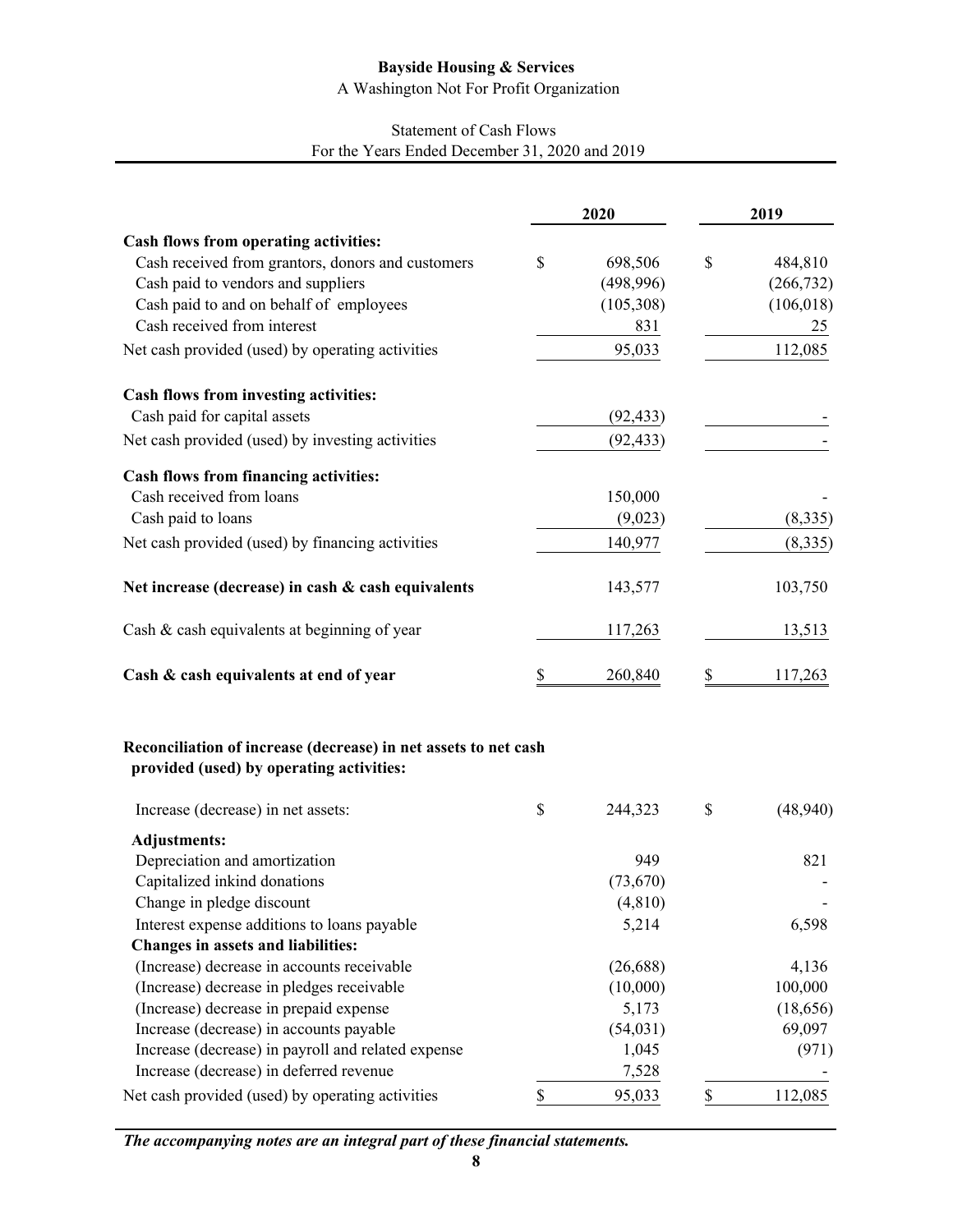#### **Notes to Financial Statements**

### **December 31, 2020 and 2019**

# **A. SUMMARY OF SIGNIFICANT ACCOUNTING POLICIES:**

#### **Nature of Activities--**

 Bayside Housing & Services (The Organization) is a not-for-profit corporation organized in 2014. The Organization's mission is to provide transformative services to people in need as they improve their quality of life.

 The Organization primarily meets its mission by providing interim housing to individuals as they transition into permanent living situations at a leased facility in Port Hadlock, WA. Priority for housing is given to seniors, veterans, and underemployed/low wage workers who need housing to retain employment.

## **Basis of Accounting--**

 The Organization's policy is to prepare its financial statements on the accrual basis of accounting. Revenue is recognized when earned, and expenditures are recognized when incurred. If an expenditure results in an asset having an estimated useful life which extends substantially beyond the year of acquisition, the expenditure is capitalized and depreciated or amortized over the estimated useful life of the asset.

#### **Financial Statement Presentation--**

 The Organization follows accounting prescribed by the Financial Accounting Standards Board in its Accounting Standards Codification (ASC) 958 Not-for Profit Entities. Under ASC 958, The Organization is required to report information regarding its financial position and activities according to two classes of net assets: with donor restrictions, and without donor restrictions.

 With Donor Restrictions: Net assets that result from contributions whose use by The Organization is restricted by donor imposed stipulations that may expire with the passage of time or can be fulfilled or otherwise removed by actions of The Organization.

Without Donor Restrictions: Net assets that are not restricted by donor stipulation.

 Gifts of goods and equipment are reported as without donor restrictions unless explicit donor stipulations specify how the donated assets must be used.

#### **Property and Equipment--**

 Purchased furniture, equipment, and leasehold improvements are stated at cost. Donated furniture, equipment, or property is recognized as revenue and capitalized at its estimated fair value on the date of receipt. The Organization capitalizes assets that have a useful life greater than one year. Depreciation is computed using the straight-line method based on estimated useful lives.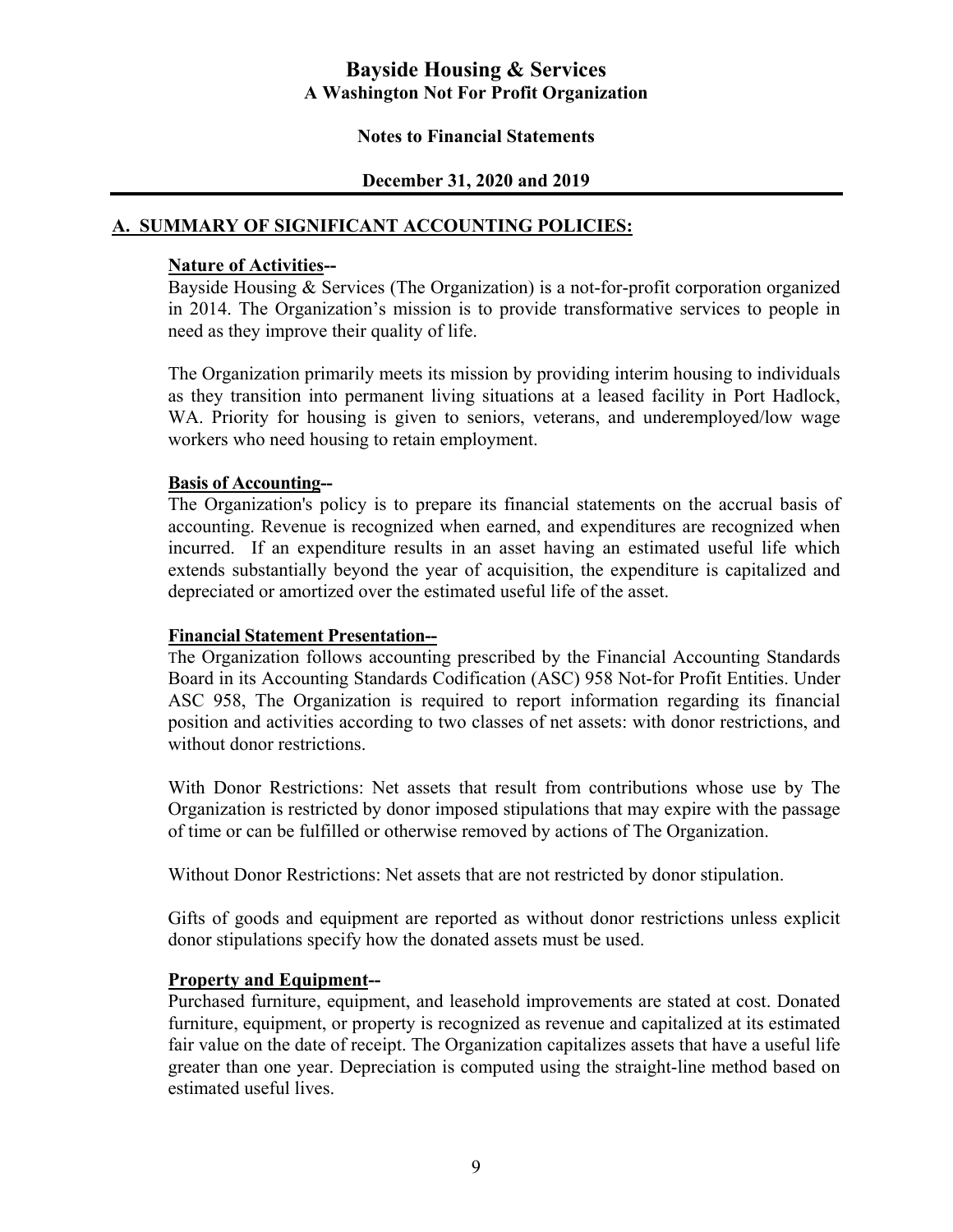#### **Notes to Financial Statements**

#### **December 31, 2020 and 2019**

#### **Estimates--**

 The preparation of financial statements in conformity with generally accepted accounting principles requires management to make estimates and assumptions that effect certain reported amounts and disclosures. Accordingly, actual results could differ from those estimates.

#### **Expense Allocation--**

 The Organization records its expenses by function. Program expenses represent expenses incurred to fulfill The Organization's exempt purposes. Management and general expenses support that exempt purpose while fundraising expenses are incurred to raise resources to carry out program activities. Expenses are recorded, when appropriate, to the function receiving direct benefit. When expenses benefit more than one function, an allocation is made based on relative benefits provided to each function.

#### **Cash and Cash Equivalents--**

 For purposes of the statement of cash flows, The Organization considers all checking and savings accounts and unrestricted highly liquid investments with an initial maturity of three months or less to be cash and cash equivalents.

#### **Advertising--**

The Organization's policy is to expense advertising costs as they are incurred.

#### **Inventory--**

Inventory is composed of linens for use in housing and is recorded at cost.

#### **Contributions--**

 Contributions are recognized when received or when a donor makes an unconditional promise to give to the organization. Contributions that are restricted by the donor are reported as increases in net assets without donor restrictions if the restrictions expire in the year in which the contributions are recognized. All other donor restricted contributions are reported as increases in net assets with donor restrictions. When a restriction expires, net assets with donor restrictions are reclassified to net assets without donor restrictions.

 Unconditional promises to give (pledges receivable) are recognized as revenues in the period the pledge is received. Long term pledges (collection expected in greater than one year) are discounted to the net present value of future cash flows. Conditional promises to give are recognized only when the conditions on which they depend are substantially met and the promise becomes unconditional.

 If the restrictions on a contribution are met in the same year that the contribution is received, it is The Organization's policy to record the contribution as without donor restriction on the statement of activities and changes in net assets.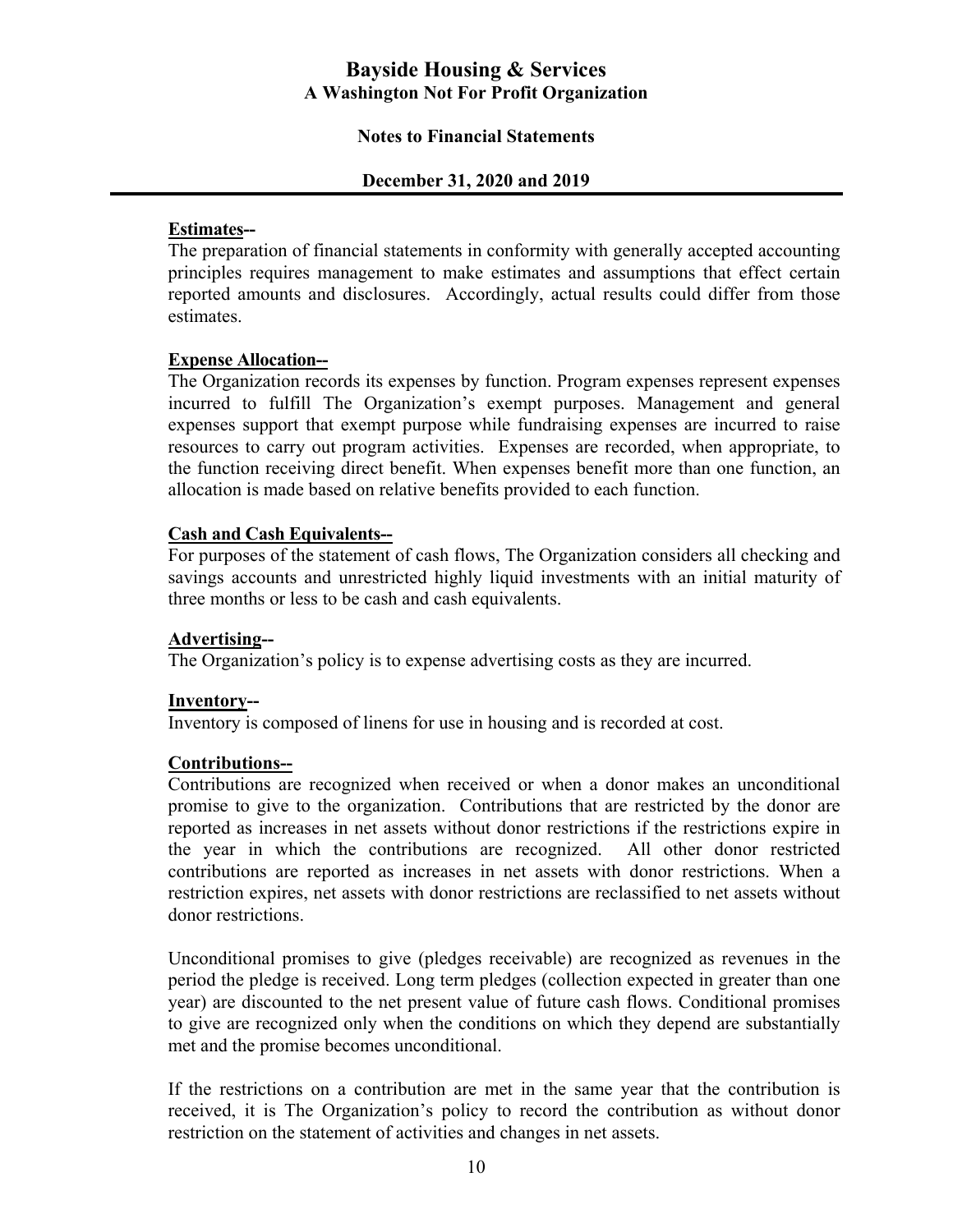#### **Notes to Financial Statements**

#### **December 31, 2020 and 2019**

#### **B. ACCOUNTS RECEIVABLE:**

Accounts receivable are recorded to the extent of qualifying amounts to be received after year end.

Historically, bad debts have been immaterial. The Organization uses the direct write-off method. When an amount becomes uncollectible, it is charged to expense in the year it is deemed to be uncollectible. During 2020 and 2019 there were bad debts of \$0. As of December 31, 2020, management estimated that all accounts receivable were collectible.

The Organization considers accounts more than 90 days outstanding as past due. No interest is charged on past due receivables. The Organization had \$0 past due at December 31, 2020.

# **C. LIQUIDITY AND AVAILABILITY OF FINANCIAL ASSETS:**

 The Organization, although it expects to receive current support to fund operations for 2020 and later years, has \$227,839 and \$276,085 of financial assets available within one year of the statement of financial position dates on December 31, 2020 and 2019, respectively, to meet cash needs for general operating expenditures of The Organization.

|                                                                  | 2020       | 2019    |
|------------------------------------------------------------------|------------|---------|
| Financial assets at year end                                     | 300,351 \$ | 276,085 |
| Donor restricted                                                 | (72, 512)  |         |
| Financial assets available to meet<br>cash needs within one year | 227,839 \$ | 276,085 |

# **D. DEPRECIATION EXPENSE:**

Depreciation is provided as follows for 2020 and 2019:

|                            |               |              | 2020                | 2019                |
|----------------------------|---------------|--------------|---------------------|---------------------|
|                            | <b>Method</b> | Life         | <b>Depreciation</b> | <b>Depreciation</b> |
| Buildings and Improvements | Straight Line | $5-10$ years | 234                 | 234                 |
| Equipment                  | Straight Line | 3-5 years    | 715                 | 587                 |
| <b>Totals:</b>             |               |              | 949                 | 821                 |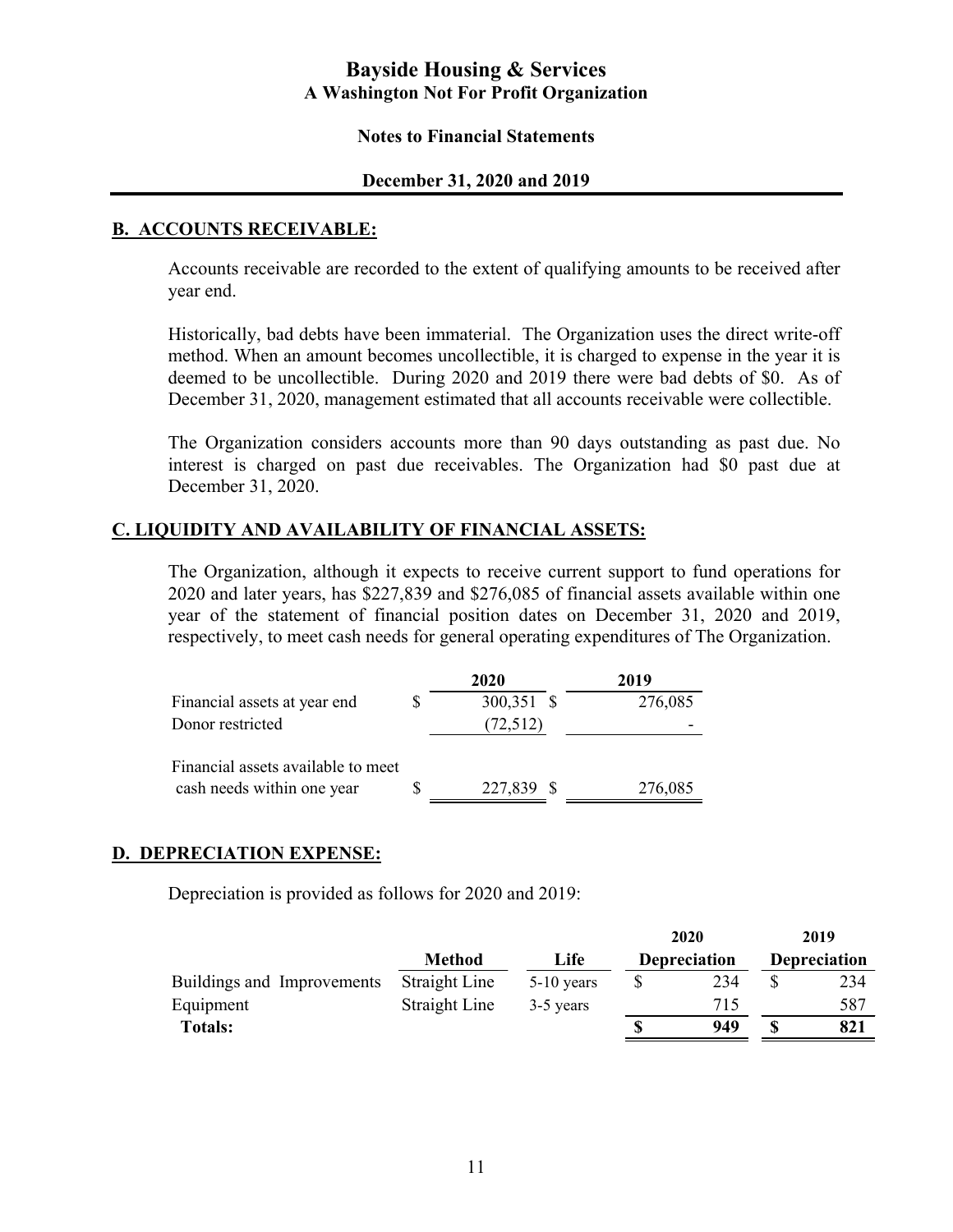#### **Notes to Financial Statements**

#### **December 31, 2020 and 2019**

#### **E. LEASES AGREEMENT:**

The Organization leases rooms in the Tower Building: a four story, thirty one (31) room building located at the Historic Old Alcohol Plant in Port Hadlock, WA, from Inn Properties, LLC (Inn Properties). Inn Properties ownership includes several members who are also board members of the Organization. The Organization is also entitled to use the top floor of the Tower Building for food preparation and a room in a separate building on the site for an Organization employee.

The Organization signed a ten (10) year lease with Inn Properties effective January 1, 2016. The lease terms require monthly payments of \$5,000 for the first six months (6), monthly payments of \$7,500 for the next twelve months (12), and \$10,000 per month for the remaining one hundred and two months (102) with an annual increase of 3%. The lease contains an Organization option to extend the lease for one additional ten (10) year term. The Organization was leasing up to 15 total rooms in 2019. The lease was formally amended in January of 2020 to increase the total number of rooms being leased to 20 and the base lease cost to \$14,570 per month. The Organization recognized \$230,642 and \$169,744 as rent expense on this lease for 2020 and 2019, respectively.

The lease also requires the Organization to pay a prorated share of maintenance, utility, insurance, and property tax costs. The Organization is also reimbursing Inn Properties for use of housekeeping and maintenance staff, preparation of meals used in program activities, and other operating costs. The Organization recognized \$121,618 and \$54,892 in reimbursed expenses during 2020 and 2019, respectively.

Future minimum rents, prior to any inkind reductions, for the next five years to be paid under currently executed leases are as follows for the years ending December 31:

|        | 2021 | 180,084 |
|--------|------|---------|
|        | 2022 | 185,487 |
|        | 2023 | 191,052 |
|        | 2024 | 195,784 |
|        | 2025 | 201,658 |
| Total: |      | 954,065 |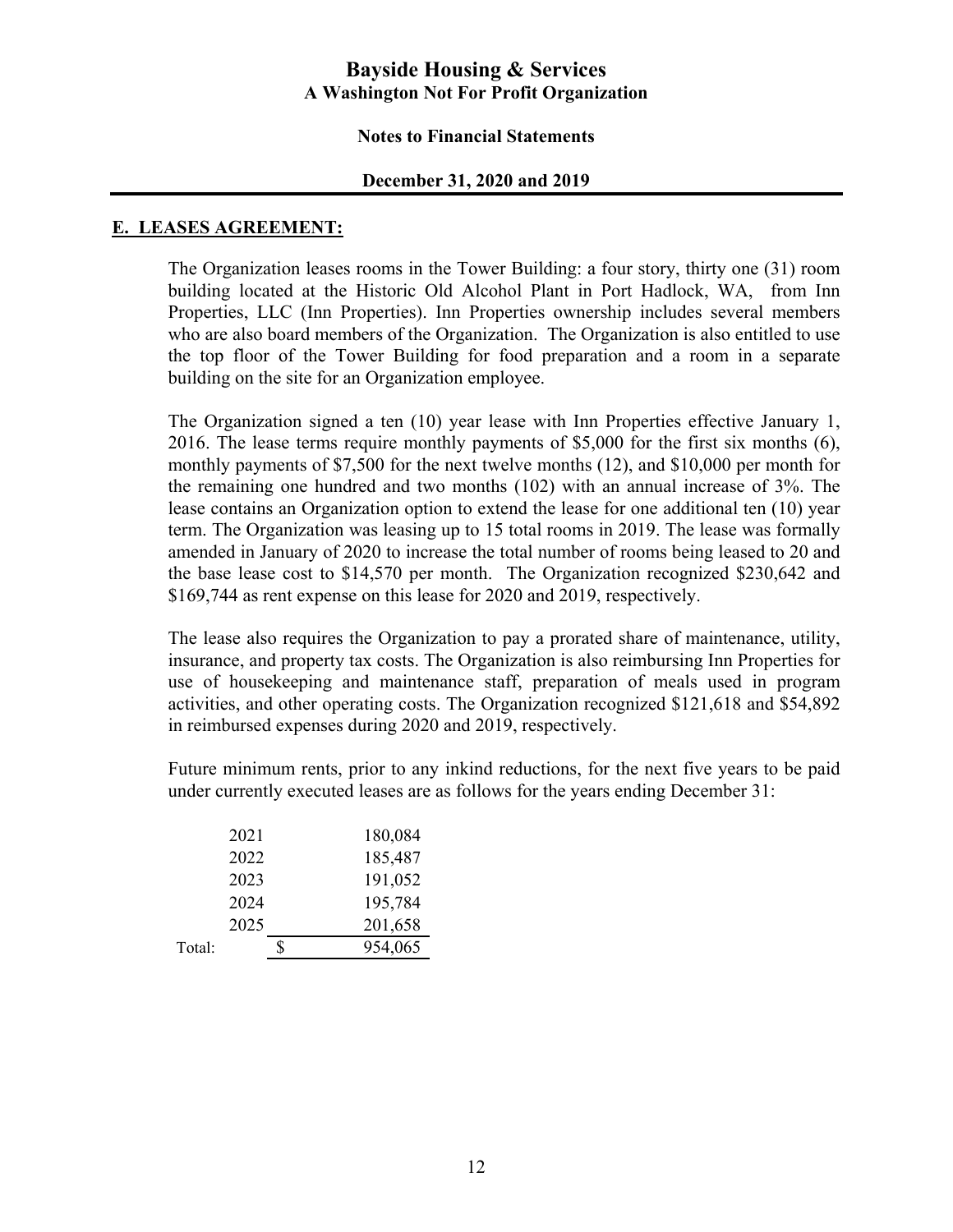#### **Notes to Financial Statements**

#### **December 31, 2020 and 2019**

#### **F. SUBSEQUENT EVENTS:**

On March 11, 2020, the World Health Organization officially declared COVID-19, the disease caused by the novel coronavirus, a pandemic. COVID-19 has required the Organization to make adjustments to operating practice and delivery of services. Management is closely monitoring the evolution of this pandemic, including how it may affect the economy and the general population.

No events have occurred through April 20, 2021, which is the date the financial statements were available to be issued based on The Organization's facts and circumstances, for events requiring recording or disclosure in the financial statements for the year ended December 31, 2020.

#### **G. INCOME TAX & UNCERTAIN TAX POSITIONS:**

The Organization is a tax exempt non-profit organization under the Internal Revenue Code Section  $501(c)(3)$  and is not classified as a private foundation. Accordingly, the financial statements do not include any provision for income taxes.

The Organization files income tax returns in the U.S. federal jurisdiction. The Organization is no longer subject to U.S. federal income tax examinations by tax authorities for years before 2017. Currently, there is no examination or pending examination with the Internal Revenue Service (IRS).

The Organization adopted the provisions of FASB ASC 740-10, Accounting for Uncertainty in Income Taxes, on January 1, 2015. As of December 31, 2020, there are no tax positions for which the deductibility is certain but for which there is uncertainty regarding the timing of such deductibility.

#### **H. NOTES PAYABLE AND RELATED PARTY TRANSACTIONS:**

The Organization, detailed in Note E, paid rent and reimbursed costs to Inn Properties.

The Organization received \$136,130 and \$66,537 in contributions from board members and affiliated individuals during 2020 and 2019, respectively, which represented approximately 28% and 23% of total contributions received.

The Organization, in addition to cash contributions from board members and affiliated individuals, also received pledges from the same group in the year ended December 31, 2018. Pledges receivable from 2018 were reaffirmed by these individuals during the year ended December 31, 2020 with payment expected in 2022.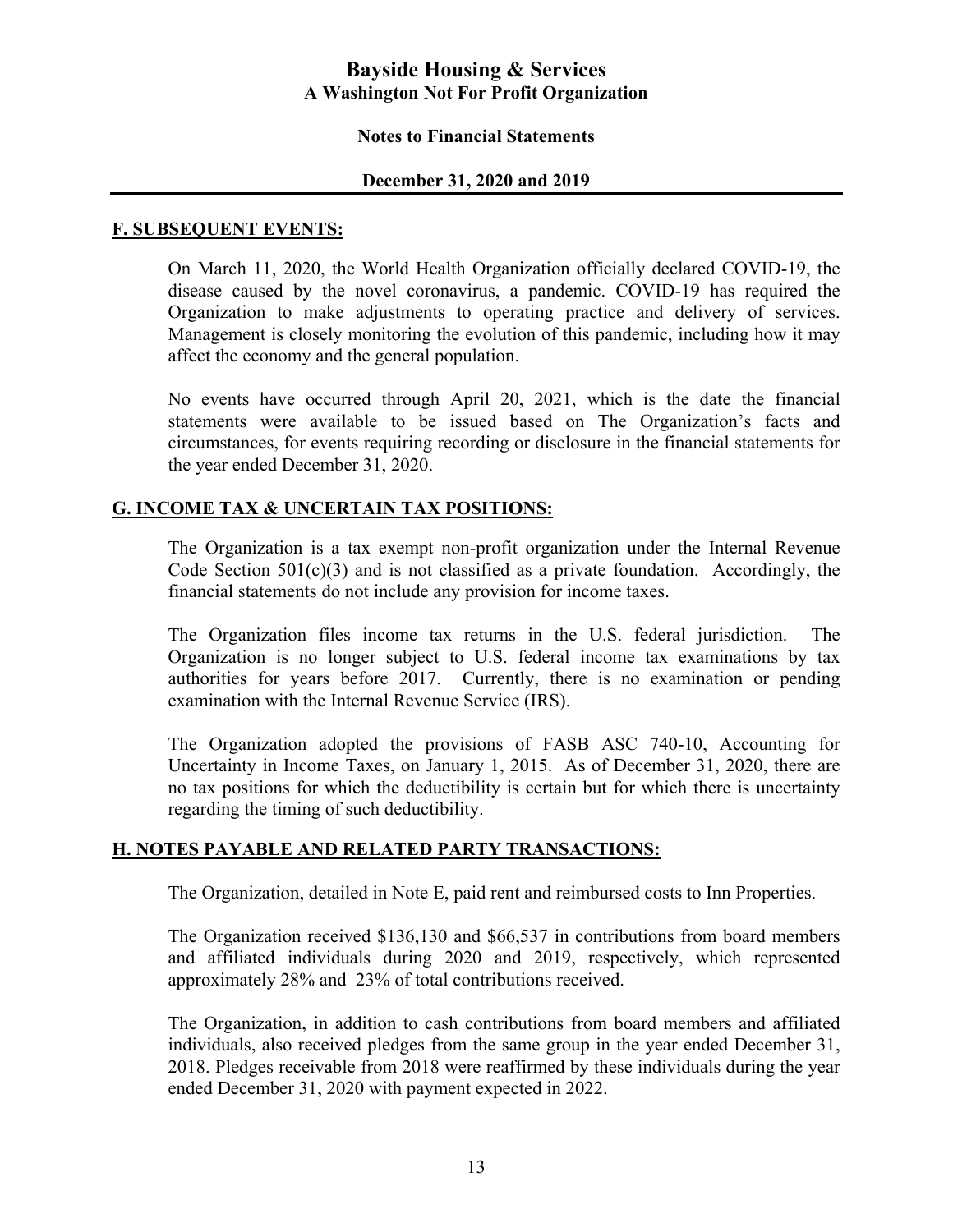#### **Notes to Financial Statements**

### **December 31, 2020 and 2019**

A separate pledge of \$100,000 was also due and paid in 2019. The future pledge collections have been discounted to present value using a discount rate of 5%. Future collections of pledges are as follows:

| 2021 S | 10,000    |
|--------|-----------|
|        | 780,000   |
|        | (72, 517) |
|        | 717,483   |
|        |           |

Board members and affiliated organizations have also provided, as of December 31, 2020 and 2019, \$135,283 and 139,092 in unsecured loans to The Organization. Notes payable from related parties was the following at December 31, 2020:

| Note dated May 8, 2015. 6% annual interest, due quarterly.<br>Note due on demand after 5 years from issuance                                                                          | \$            | 20,000 |
|---------------------------------------------------------------------------------------------------------------------------------------------------------------------------------------|---------------|--------|
| Three separate notes, all at 5% annual interest, due<br>on demand. Interest due on January 1 of each year.                                                                            |               | 35,000 |
| Accrued interest payable:                                                                                                                                                             |               | 14,229 |
| Total Due to Christopher Eagan                                                                                                                                                        | $\mathcal{S}$ | 69,229 |
| <b>Notes Payable To Vincent Verneuil (Board Secretary/Treasurer)</b><br>Note dated May 20, 2015. 6% annual interest, due quarterly.<br>Note due on demand after 5 years from issuance | \$            | 20,000 |
| Two separate notes, both at 5% annual interest, due<br>on demand. Interest due on January 1 of each year.                                                                             |               | 20,000 |
| Accrued interest payable:                                                                                                                                                             |               | 11,054 |
| Total Due to Vincent Verneuil                                                                                                                                                         | $\mathcal{S}$ | 51,054 |
| The GK & SK Living Trust (Living Trust of One Original Founder and Board<br><b>Member and Spouse Who is a Current Board Member)</b>                                                   |               |        |
| Note dated December 31, 2017. 5% interest. Due December 21, 2020                                                                                                                      | \$            | 15,000 |
| Accrued interest payable:                                                                                                                                                             |               |        |
| Total Due to GK & SK Living Trust                                                                                                                                                     | $\mathbb{S}$  | 15,000 |

Total Related Party Notes Payable **135,283**